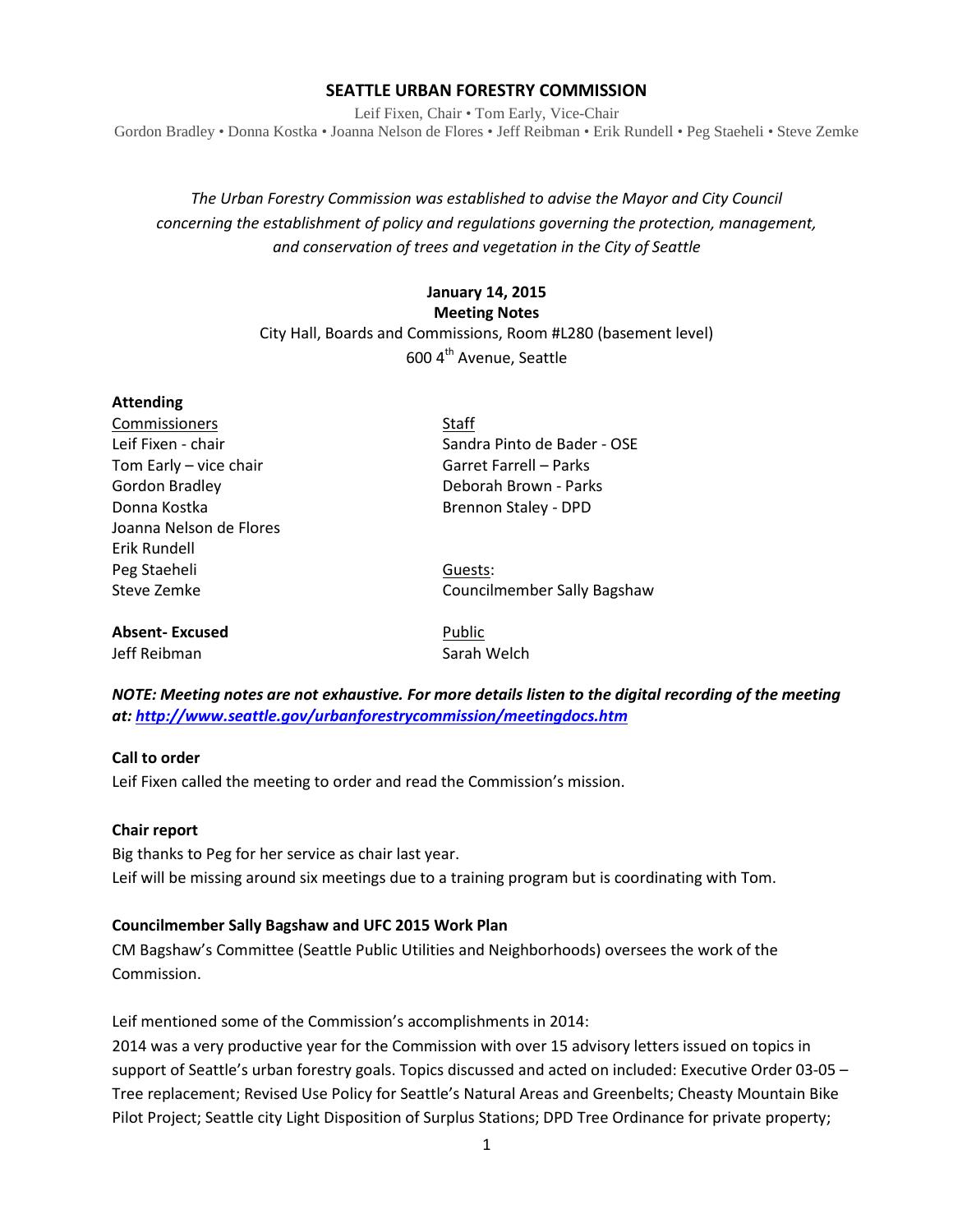Seattle Times Park; Queen Anne Children's Home property; Street Tree Manual; Avenue of Street Trees; Tree Grates on Downtown Street Trees; Seattle Metropolitan Parks District; and Carbon Market and Urban Forestry.

CM Bagshaw: tree preservation on private property. That effort might be slow going this year. The Commission should bring DPD and OSE into the conversation. She would like to speak more in detail about a couple of things she read in the Commission's Annual Report:

- Cheasty Mountain Bike pilot: she has been in communication with the groups working on getting the area cleaned up. She supports the pilot program. She believes it's a good idea from the neighborhood safety and the new use of our parks point of view. This project has been controversial, but it is her understanding that we are following BMPs.

- Surplus property stations: if the City figures out a way to keep them, she would love to do that, but there are some complexities. Looking at ways of how that can be done.

- Seattle Times Park: the Commission made Mirabella residents very happy. The community members that live there are delighted that the developer has made a commitment to have the trees remain. Thank you to the UFC for their input.

- Children's Home Property: the issue of tree protection here hasn't been resolved. Residents are concerned about it.

- ROW tree preservation: SDOT has been doing great work planting the right tree in the right place. She is very interested in having SPU and SDOT work on green streets. She supports Seattle Greenways.

- Carbon Market: she would love to know if there is anything else the City can do to support the Governor.

UFC question: What are your views on Cheasty pilot and the Natural Areas use policy? CM Bagshaw: Parks is working on this and we'll see how the pilot goes.

UFC question: The proposed perimeter trail is not liked by proponents. People say that the pilot is moving ahead with this proposal. There seems to be not alternatives proposed to address some of the issues such as environmental impacts, costs, safety, etc. Not clear how the advisory team's input was properly considered.

CM Bagshaw: The group applied for and received a Neighborhood Matching Fund grant. The group will do design work and take it to Parks.

UFC Comments:

- Concerned about baseline study to be able to understand the impacts of this project.
- It's important to consider the Urban Forest Stewardship Plan's goals. A goal is to continue working with the Urban Forest IDT. Has a great retreat this fall. The intention has been to build relationship with the IDT members and that they see us as advisory. We see them coming to the Commission vs. the Commission requesting briefings. This year the Commission will work on scheduling meetings with Council and the Mayor.
- It's very important to perform another canopy cover assessment. It affects a lot of different City efforts. Whatever the technology used, it needs to be consistent to get a trend.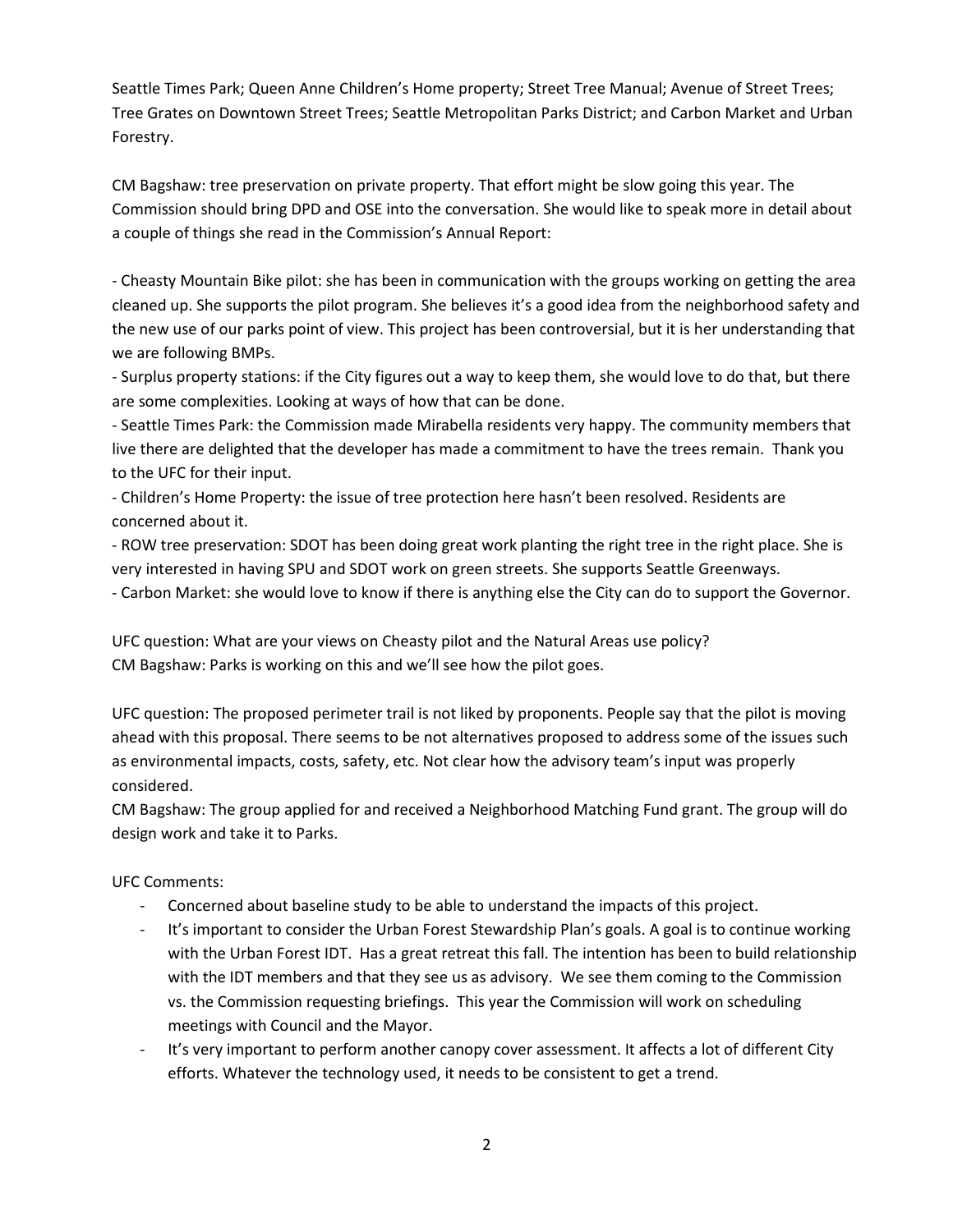- Sandra will talk to the IDT about potentially having departments chip in for a satellite canopy cover assessment.
- It would be important to include urban forestry in the Governor's cap and trade proposal. This could be something that is dealt with as part of the legislative agenda.

CM Bagshaw: if we are going to talk to the legislature, we'll need the details so she can talk to them. Mark McPherson would be the person to reach out to. SANDRA TO MAKE THE INTRODUCTION.

UFC comment: The Commission will be advocating for ongoing funding for tree maintenance in GSP and the Metropolitan Parks District. The next effort is to make sure that funding allocations remain as originally stated. Things were worded broadly enough that the work plan for GSP might increase and start serving items that are not within the action items that will help accomplish the 2025 goals.

CM Bagshaw: no monies have been collected yet. Funding will begin to flow in 2016. The City has lent the MPD \$10M to fund some items this year.

UFC question: would like to have a discussion regarding the DPD tree ordinance.

CM Bagshaw: had conversation with Peg and her understanding was that the UFC wanted to move forward with the DPD tree ordinance for private property. She heard that DPD will not be ready to produce legislation in 2015.

Brennon Staley (DPD): there is currently no staff time assigned to the ordinance. DPD is still looking at the work plans for 2015 and 2016 to determine timeline.

UFC comment: At least they could consider fixing the Director's Rule (DR) to make sure that enforcement is consistent, as well as consistent interpretation. Right now we have an ordinance that is not enforceable. Brennon: Issues are not related to the DR but actual complexities on enforcement – tree removals being done during weekends and DPD inspectors not being allowed on private property.

UFC comment: Better guidance on plan review would be very helpful. A community member brought a couple of projects that exemplify the problems. Procedures of inspectors didn't identify trees that were supposed to be preserved and were being removed.

Brennon: it would be helpful to receive specific examples. To see if these are training issues or DR issues.

CM Bagshaw: likes the idea of opening up the process for public input. To the extent that the process could move out of DPD and have focused discussions with the community on what we want to accomplish. What we can learn from other cities, etc.

UFC comment: what if UFC held a couple of community meetings to start getting input from the different stakeholders. Start that conversation without an ordinance. Reach out to people and see what it is that they want.

CM Bagshaw: what would be helpful to come out of those meetings so that it's useful for DPD? Are we looking for payment into a fund? Find out what's the first reaction of the city around this issue. An earlier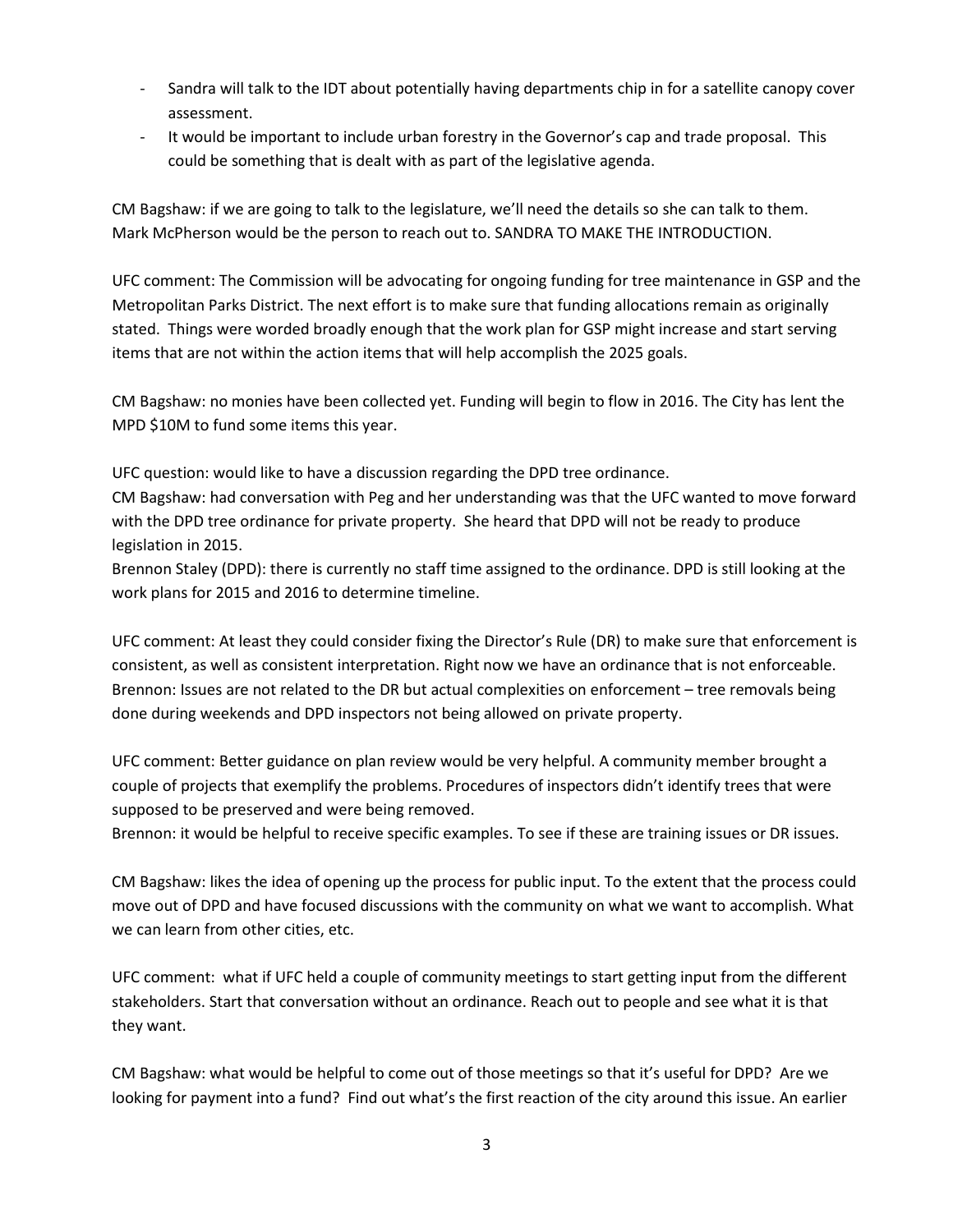step to hear from people could be a survey. (Tom – in order to give people info so they can answer the survey is to have info on where we are now in terms of canopy cover.).

UFC comment: Portland had stakeholders meetings for a year when they were working on their ordinance..

CM B – what can we get from Google Earth? Ask the public very specific questions.

### **Arboretum Loop Trail Project – Garret Farrell (Parks)**

Garrett Farrell introduced the Washington Park Arboretum Multi-use trail. This is one component of the 2001 master plan for the Washington Park Arboretum. The UW, City of Seattle, and Arboretum Foundation are partners that operate the Arboretum, a living collection of trees and plants. UW manages and curates the collection. Parks maintains some areas of the site.

A lot of public input has gone into the development of this project. The trail will parallel the WA Lake Blvd and provide access to parts of the collection that were only reachable by fully-abled people. This will open up the collection.

Arboretum Master Plan Goals:

- Increase awareness and visitors
- Enhance natural environment
- Arboretum drive safe for all users
- Improve surfacing
- Improve connections east and west of Lake WA Blvd.
- Increase habitat diversity restore the natural function of Arboretum Creek
- Promote and increase in un-structure recreation building of education, display and conservation
- Reduce crime and the magnitude of potentially unsafe location.

Tree removal, tree movement, and tree propagation will be needed to deliver this trail project. Parks has been working closely with Arboretum partners. The trail's alignment was adjusted to avoid many major trees. 127 trees will be removed (and will be recycled on-site). 254 replacement trees to be planted in the Arboretum. Additional tree planting/restoration will take place in the southwest greenbelt. The project will start construction within three months. Work will last 24 months. The UW owns and is responsible for the collection. City of Seattle owns the native matrix, which is valued differently within the collection. They follow the 2 for 1 tree replacement policy.

UFC question: what's the scale of the project? If the multi-use trail is 14 feet wide, how much space is left for trees?

Answer: this was physically laid out at the beginning, using ASHTO guidelines along the way. The trail will vary in some locations. There are half-a-dozen locations where they deviated in order to protect some trees. The QA/QC will be an iterative process because the work will be done inside the living collection.

UFC Q/Comment: Tom is a fan of the project because it will bring exposure of the arboretum and its collection to more people. Is there a planned process to provide information to the public?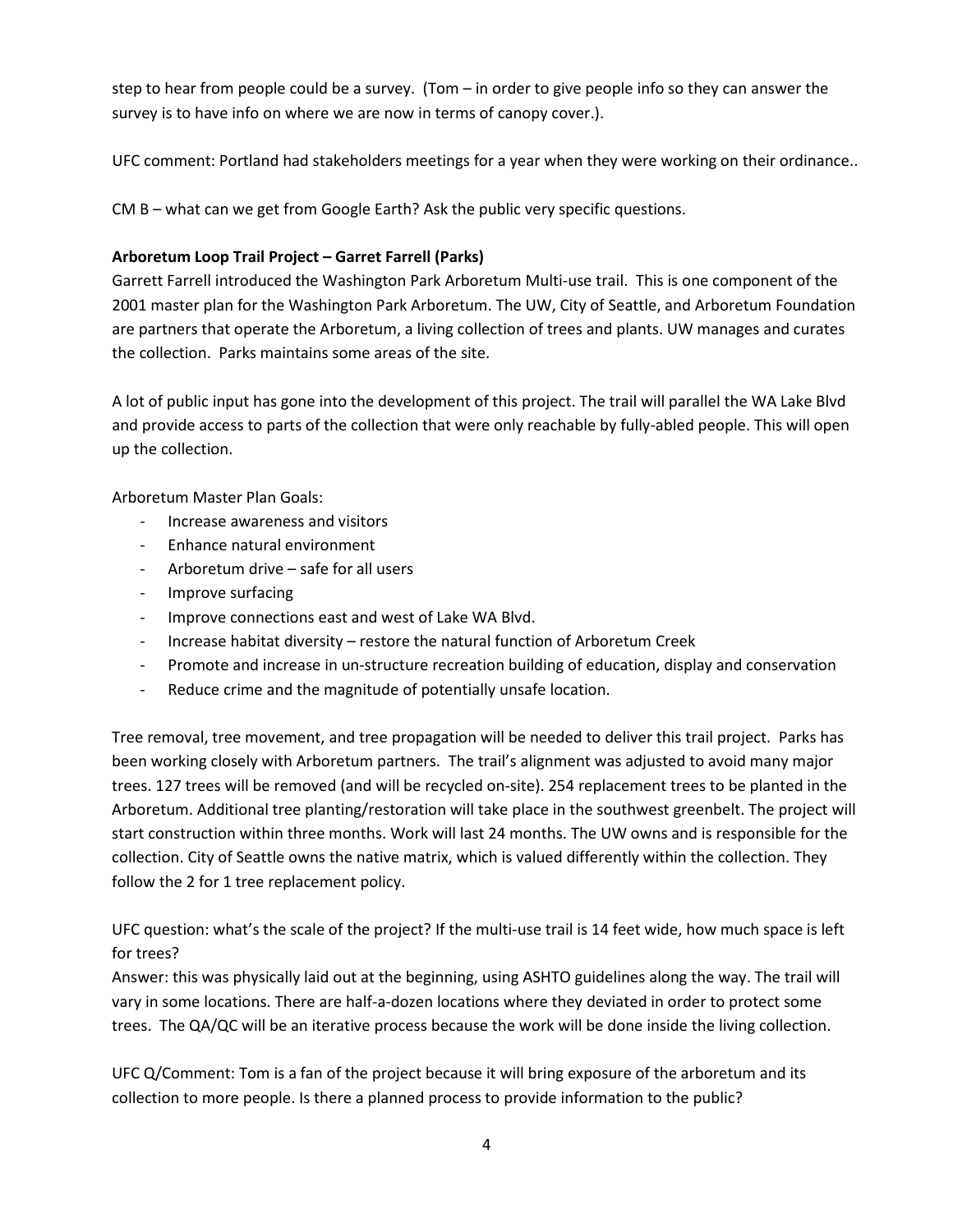Answer: there will be wayfinding signage. Expected completion date for the bid is Spring 2015 and then two years of work. The project budget is \$4.5M. This doesn't include propagation and tree movement efforts.

The UFC might want to look at the Arboretum Master Plan and provide input and say whether it might be worthwhile exploring preservation of some of those larger native trees.

Sandra will ask Garret for the tree list for the project.

**Public comment**

None

**New business and announcements** None

**Adjourn**

### **Public input**

**From:** Lorelei Amato [mailto:whosthere@LORELEIAMATO.COM] **Sent:** Monday, January 12, 2015 2:52 PM **To:** Pinto\_de\_Bader, Sandra **Subject:** In support of Cheasty Mt. View project

## Ms. Pinto de Bader,

I would like to voice my support for the Cheasty Greenspace forest reclamation. Though I am not a member of the organizations supporting or opposing, I have attended PAT meetings and have thus far heard no evidence that clearly supports blocking Friends of Cheasty Greenspace at Mountainview's efforts. Below are three points as detailed by Friends of Cheasty at etc… that I feel represent my view clearly. I encourage you to support this reasonable, sustainable, community supported effort rather than cowtow to the "squeaky wheel".

Friends of Cheasty Greenspace at Mountainview is an organization focused on environmental stewardship and engagement, with a history of work in support of urban forestry, as evidenced by our 8 year successful reforestation in Mountainview and the more than 5,000 hours of volunteer labor we've already facilitated in Main in only the first 9 months of our work there. **We're planting the urban forest of the future.** Studies comparing mountain biking and hiking show comparable ecological effects with some indications of disturbance being greater for biking and others being greater for hiking. The point- **there is no objective explanation for commissioers to treat the two activities differently.** There seems to be some kind of moral debate at work here irrelevent to the facts.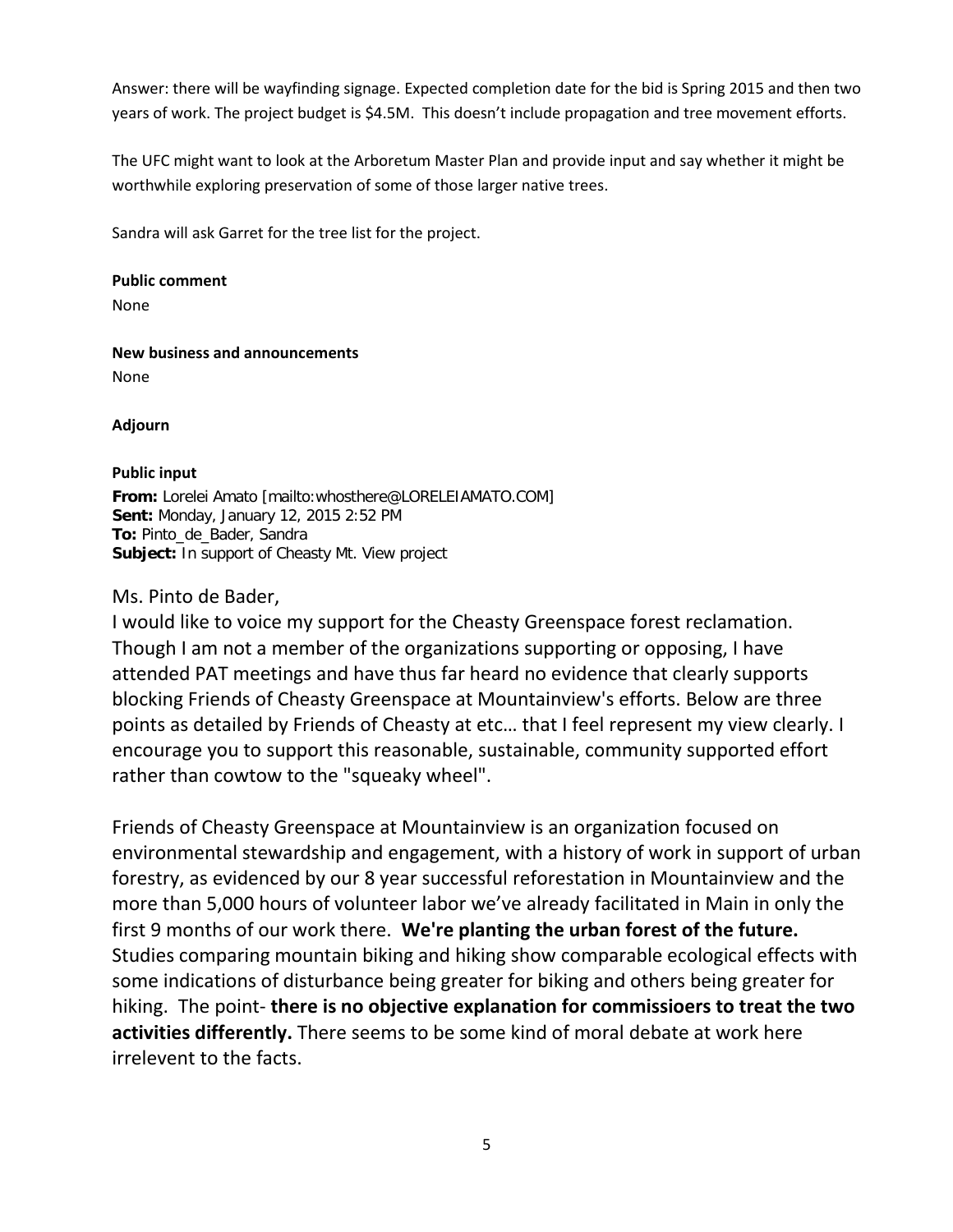A commitment to urban forestry means we need to develop strategies to better **engage the local population in environmental stewardship**. The Cheasty Greenspace Trails and Bike Park project is ONE such avenue to facilitate deeper community engagement. We do not argue that is the only way, but it is one way that has garnered unprecedented public support at this time and place. We have an incredible opportunity before us to restore the health of this forest right now. Let's work together to take advantage of it.

Thank you for your time, Lorelei Amato, Beacon Hill resident **From:** tonja hall [mailto:t.hall43@gmail.com] **Sent:** Wednesday, January 14, 2015 10:46 AM **To:** Pinto\_de\_Bader, Sandra **Subject:** Friends of Cheasty

Dear Sandra,

Thank you for working so hard on the Urban Forestry projects, and the time you sacrifice, so that Seattle stays green, our parks plentiful and safe, and working so hard on passing projects like Cheasty multi use trails.

**Friends of Cheasty Greenspace at Mountainview is an organization focused on environmental stewardship and engagement,** with a history of work in support of urban forestry, as evidenced by our 8 year successful reforestation in Mountainview and the more than 5,000 hours of volunteer labor we've already facilitated in Main in only the first 9 months of our work there.

**Studies comparing mountain biking and hiking show comparable ecological effects**- there is no objective explanation for the commission to treat the two activities differently.

A commitment to urban forestry means we need to develop **strategies to better engage the local population in environmental stewardship**. The Cheasty Greenspace Trails and Bike Park project is ONE such avenue to facilitate deeper community engagement. We do not argue that is the only way, but it is one way that has garnered unprecedented public support at this time and place. We have an incredible opportunity before us to restore the health of this forest right now. Let's work together to take advantage of it.

Sandra, I personally invite you to ride with us, on opening day of this wonderful collaborative project.

Won't that be a blast!

TONJA RENEE HALL Yoga coach/Assisted Athletic stretching Lionheart Yoga Training FB Floral Designer Vocalist for Trio Bissou

**From:** J.A.H. [deergrazingbymoonlite@yahoo.com] **Sent:** Monday, January 12, 2015 11:26 PM **To:** Pinto\_de\_Bader, Sandra Subject: all our beautiful trees...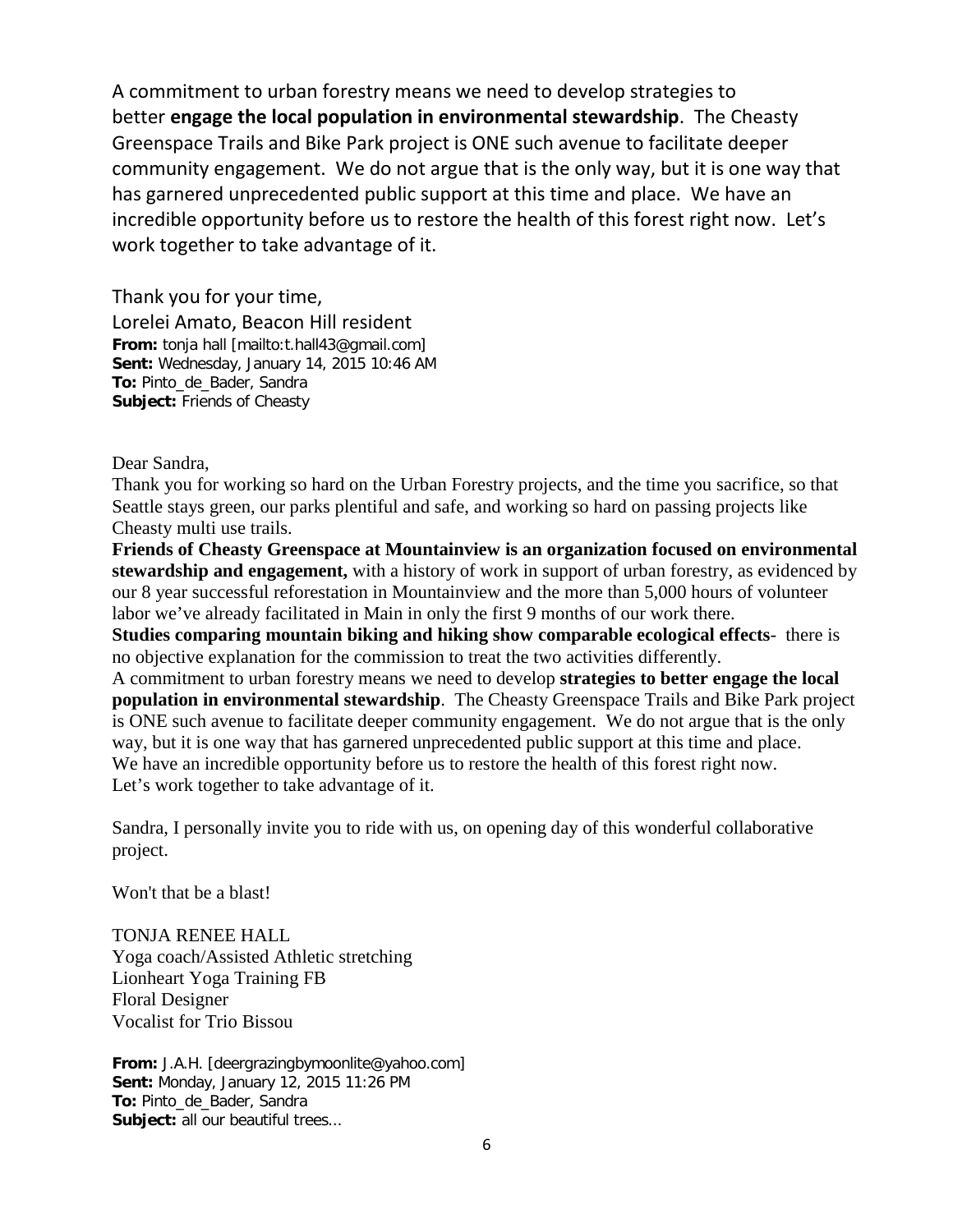Hi Sandra,

I wanted to ask you if you can discuss the cutting of the 10 plus trees in west seattle on fauntleroy with your board b/c i have been trying to get to one of your mtgs but find it difficult especially b/c of your location. what do you think? i see very old trees here on vashon in the center of our town, 2 just across form the library just recently , being suddenly cut down. well, let me know. thanks, jo ann herbert vashon

**From:** Robert Kettle [kettlere@aol.com] **Sent:** Wednesday, January 14, 2015 3:58 PM **To:** Pinto\_de\_Bader, Sandra **Cc:** Future Queen Anne **Subject:** The Future of Queen Anne Trees?

Sandra,

Please forward to the commission as a follow up to our initial Future Queen Anne correspondence on the former Seattle Children's Home site here on Queen Anne.

Urban Forestry Commission,

The attached photos are from the McGraw St. side of the former Seattle Children's Home campus on Queen Anne I spoke to you about on behalf of our group Future Queen Anne. In my remarks to the commission I started off by giving examples of how trees were dealt with on Queen Anne to give a sense on how trees are faring generally here in our neighborhood. These photos showing some recent work being done on McGraw St. give you a further glimpse of practices affecting trees.

Best regards, Bob

--------------------------

Robert Kettle [KettleRE@gmail.com](https://email.seattle.gov/owa/redir.aspx?SURL=azyJ2BHMuJKBjoBjUKKbHVXJeq-iWXx4eTLtjcGt73gsk92nb_7RCG0AYQBpAGwAdABvADoASwBlAHQAdABsAGUAUgBFAEAAZwBtAGEAaQBsAC4AYwBvAG0A&URL=mailto%3aKettleRE%40gmail.com)

**From:** Jonathan Rosenblum [mailto:jonathanr4212@gmail.com] **Sent:** Thursday, January 15, 2015 9:53 PM **To:** Acosta, Rachel; Pinto\_de\_Bader, Sandra **Subject:** Support Cheasty trails and bike project

Dear Seattle Parks Board of Commissioners and Urban Forestry Commission:

I'm writing as a nearby resident in support of the Cheasty Greenspace Trails and Bike Park project.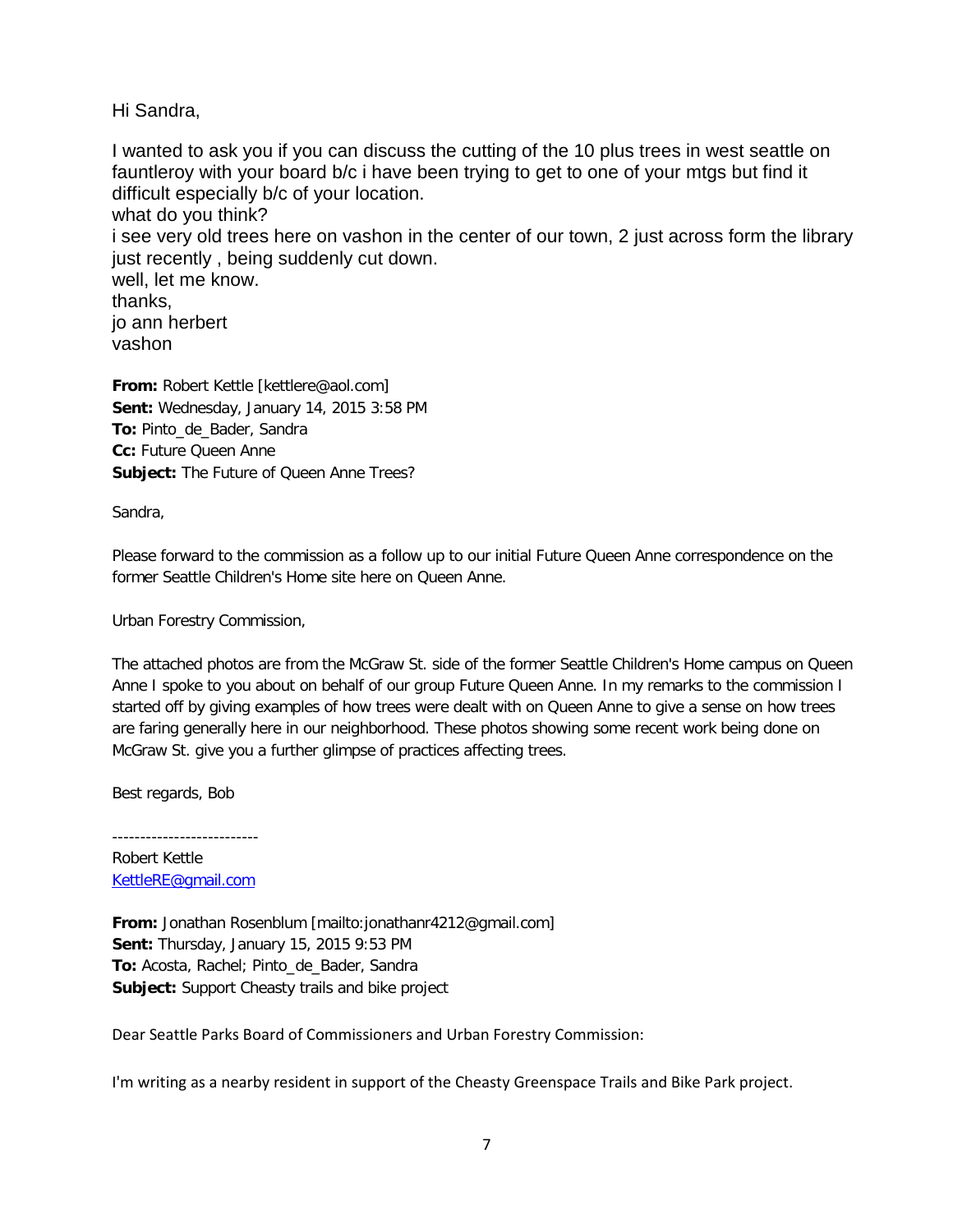This project represents a strong commitment to urban forestry, and is an excellent example of engaging the local community in environmental stewardship. If the trails are built, I'm sure my daughters and I will be regular users. Let's make this wonderful greenspace a safe and accessible treasure to our neighbors.

Jonathan Rosenblum Seattle, WA 206-465-7078

**From:** oxman86@gmail.com [mailto:oxman86@gmail.com] **On Behalf Of** Michael Oxman **Sent:** Friday, January 16, 2015 8:41 AM **To:** Pinto\_de\_Bader, Sandra **Subject:** Re: New documents posted on Urban Forestry Commission website

A prerequisite to an ordinance is a tree inventory. Our canopy cover analysis is inadequate for decision making because it only tells where trees are located, not how much work they need anything r their life expectancy. Let's start collecting tree data each time staff works on a tree.

Arboreally yours, Michael Oxman

**From:** Mark Holland [mailto:solarhound@gmail.com] **Sent:** Thursday, January 22, 2015 1:57 PM

**To:** Williams, Christopher; mary@waymarkers.net

**Cc:** Bagshaw, Sally; Harrell, Bruce; Clark, Sally; Burgess, Tim; Rasmussen, Tom; Licata, Nick; Godden, Jean; Sawant, Kshama; Matsuno, Bernie; Sugimura, Diane; Bush, James; Sarah Welch; Rosie Selle; Cameron Justam; Kathy Colombo; Nyland, Kathy; David and Connie Bown(; Pitre, Yun; Mead, Mark; Graves, David; Shiosaki, Michael; Nishi, Rick; Pence, Roger; George.Robertson@consultgra.com; Robert Hinrix; Merrell, Frederica M; PatMorton (; VanArcken, Julie; Thatcher Bailey; Ed Newbold; Lopez, Patricia; Mira Latoszek; Johnson, Dan; Critchfield, Doug; Acosta, Rachel; donnah@nymbledesign.com; Derryl Durden; friends@seattleolmsted.org; Pinto\_de\_Bader, Sandra; Miki Nishihata; Frankl, Jenny; jenstewfam@comcast.net; Andrea Mojzak; Marianna Wickman; Jim Anderson; John Barber; Darrell Howe; Juli Sipe; Ruth Williams; mail@drruhland.com; Wendi Dunlap; northbeaconhillcouncil@gmail.com **Subject:** FIGHTING AND SOCIAL JUSTICE IN SE SEATTLE

Mr. Williams and Mrs. De Jong,

Please read the email thread between youselves from March 27, 2014, two days after the first and only public meeting for the Cheasty bike park.

I would like to give both of you an opportunity to explain your statements in these emails.

Mr. Williams, you claim you do not like it when people fight each other, yet here you are goading Mrs. De Jong to rally her forces and attack bike park opponents despite the "volumes" of emails you say you (and elected officials) received in opposition to the Cheasty bike park.

Are you deliberately ignoring those volumes of email Mr. Williams? You must have received many more since March 25, 2014? Are you ignoring those voices too?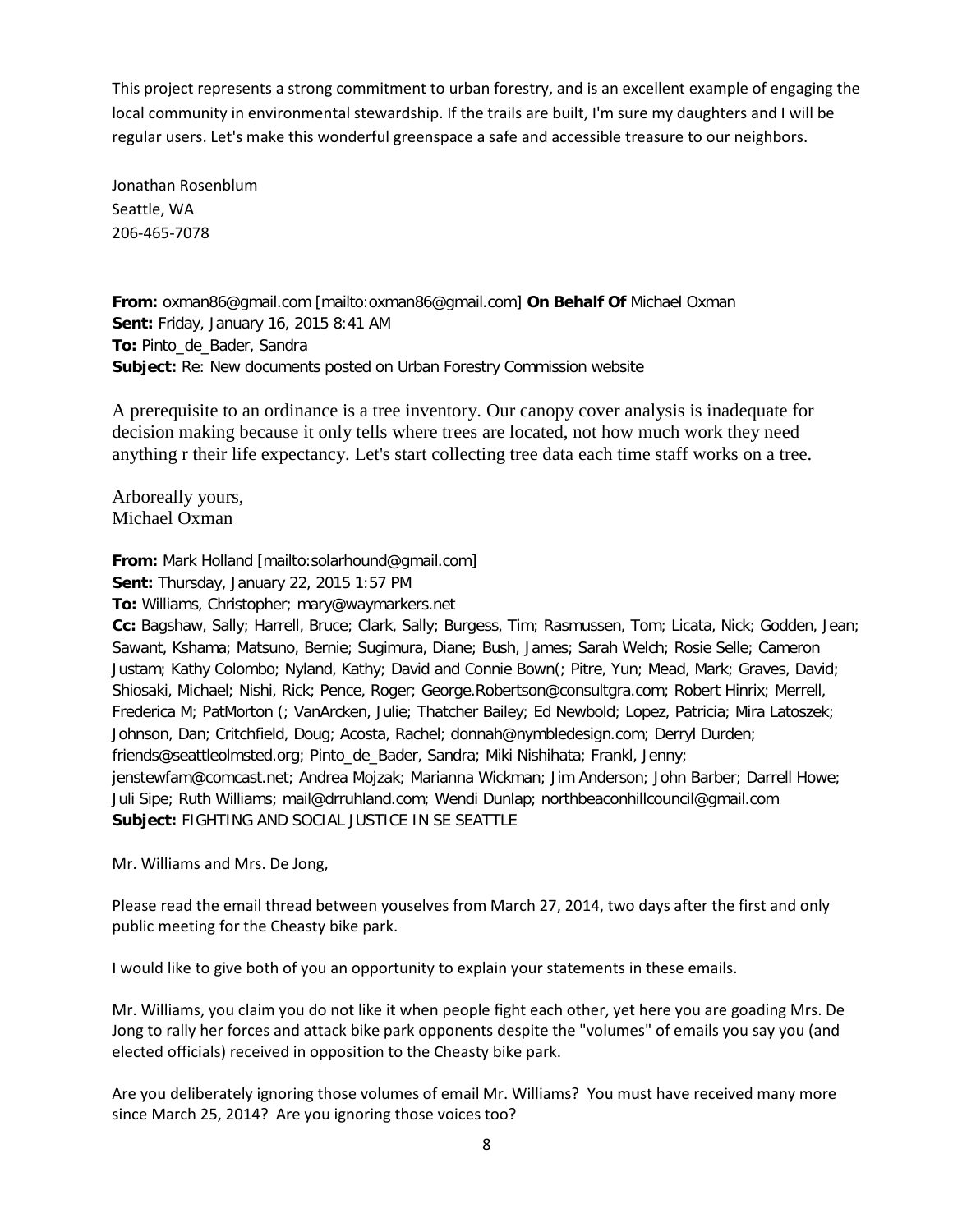Can you please explain why you encourage the mountain bikers to fight environmentalists when you say you want "healing" in our community?

It seems you are the cause, rather than the cure for strife in our community.

Is this how you follow your mission statement to "build community" in Seattle? By goading different groups on to fight each other?

Are you still colluding with Mrs. De Jong to fight bike park opponents, like for the next meeting on the 29th for instance? Are you planning to swarm us with mountain bikers again like the last two times you held Cheasty meetings in Jefferson? We are getting pretty sick of this.

Mrs. De Jong, would you take a few moments to explain your theories of social justice in SE Seattle and how exactly the VMP is racially motivated to keep people from RV out of the Cheasty forest?

Please also explain how the Cheasty neighbors are responsible for the history of "racial and social" intolerance you speak of? I would really like to hear a detailed description of your theories. I think a lot of people would like to hear you.

And who exactly are the NIMBY's you speak of? Can you give us some names?

I look forward to your replies.

Thank you,

Mark Holland Beacon Hill

Here is the thread.

Mary DeJong [206.618.0105](tel:206.618.0105) [mary@waymarkers.net](mailto:mary@waymarkers.net) [www.waymarkers.net](http://www.waymarkers.net/)

On Mar 27, 2014, at 2:03 AM, Williams, Christopher [<Christopher.Williams@seattle.gov>](mailto:Christopher.Williams@seattle.gov) wrote:

Mary,

I'm in Washington DC, but will be returning to Seattle today, I'd like to speak with you by phone say around Noon today.

I have received (and elected officials) volumes of email from non supporters of the mountain bike trail, likewise it would be more than helpful for the Council and the Mayor to hear from whomever the supporters are of this initiative. Otherwise, this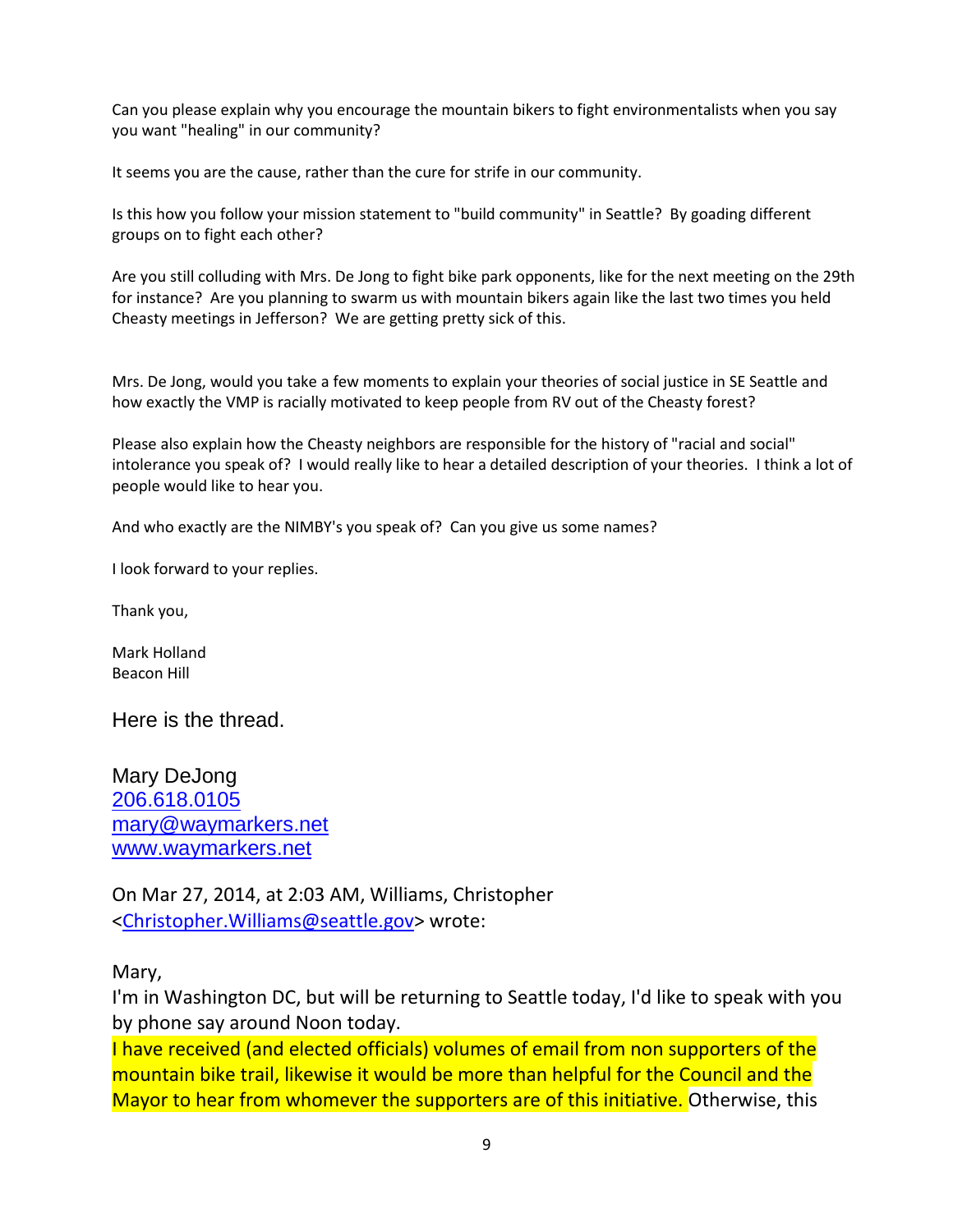project risk the appearance of having very limited community support. I recognize this is not the case with the mountain bike trail proposal. However, I have seen many a "good ideas" die, simply because the supporters did not speak-up. CW

Sent with Good [\(www.good.com\)](http://www.good.com/)

-----Original Message----- **From:** Mary DeJong [\[mary@waymarkers.net\]](mailto:mary@waymarkers.net) **Sent:** Wednesday, March 26, 2014 01:13 PM Pacific Standard Time **To:** Williams, Christopher **Subject:** Beacon Beacon Bike Park at Cheasty Greenspace

Dear Christopher,

We continue to be grateful for your confidence in our vision for Cheasty Greenspace, and the support of Parks in this effort to reclaim, restore, and re-imagine this critical landscape through the Cheasty Greenspace Mountain Bike Pilot Project. However, I can't help but to fear the effectiveness of this opposition group, as they are contacting all of our supporters and demanding them to recant their stated support. Sadly, I just received a call from the President's Office at SPU (my alma mater) asking us to remove their logo from our support page on our website due to the pressure from these people.

Last night's meeting was very well attended (over 120 people!) and VERY energetic. While it was evident that this forum was indeed necessary to provide a context for the "opposition" to vent, the discomfort with their yelling, shouting, interrupting, and disrespectful mannerisms was viscerally felt. The demand for due process and the sentiment that they never knew about this pilot project were the main points of contention, despite the fact that there has been a public process surrounding the decisions that have gotten us to date AND that a year ago we sat down in one of the homes of a Cheasty Blvd. neighbor (with a host of other neighbors) and tried to bridge-build with this proposal with them. That they didn't know about this effort is simply untrue.

This project is so much more than simply the restoration value and the introduction of a new recreational option in the city. What I don't want to be lost is the guiding value of social justice around this pilot project. We want to remove barriers of privilege from both nature and a sport that together have the potential of informing the health and wellness of our community. As it stands, Cheasty is largely surrounded by a chainlink fence, and VMP policies of no trails were designed to keep people from Rainier Vista accessing Cheasty Blvd through the woods. The history of this social/racial intolerance is unacceptable. Cheasty holds an inherent antidote to the social violence and health statistics of the Rainier Valley. I have a strong sense that this forest, along with the amazing partners that we have gathered around this vision, will contribute to the psychological health and well being of our urban children and youth while providing them the exposure and experience to become the conservationists of the future. This land needs to contribute to the sustainability of our transit oriented community, that is growing in density and diversity. We will be healthy to the extent that we have daily and immediate access to nature (and fun, relevant ways to recreate therein). The new consciousness of the Place-Making Movement (see the work of Fred Kent) applies to this land.

I, along with the hundreds and hundreds of supporters for this project, would be deeply saddened if the NIMBY's overcame this effort to reclaim, restore, and re-imagine Cheasty Greenspace for the sake of the common good. The Boulevard residents are not the gatekeepers to this land, and they only represent a fraction of adjacent residencies, and an even smaller percentage of tax-payers who now want to see this land revitalized with a user-group who has committed to the build-out and maintenance of the park.